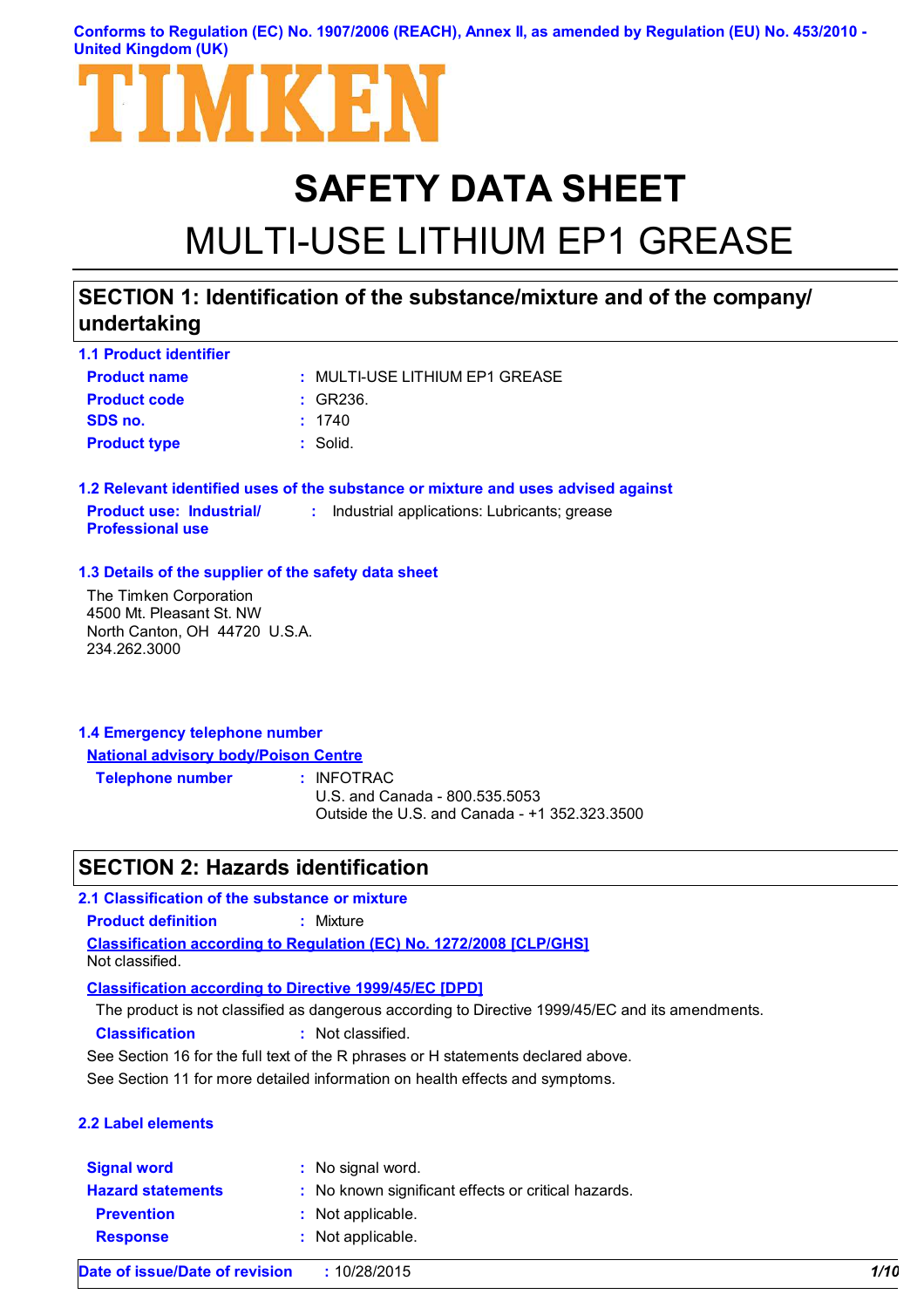## **SECTION 2: Hazards identification**

| <b>Storage</b>                                                                                                                                           | : Not applicable.     |
|----------------------------------------------------------------------------------------------------------------------------------------------------------|-----------------------|
| <b>Disposal</b>                                                                                                                                          | Not applicable.       |
| <b>Supplemental label</b><br>elements                                                                                                                    | Not applicable.       |
| <b>Annex XVII - Restrictions</b><br>on the manufacture,<br>placing on the market and<br>use of certain dangerous<br>substances, mixtures and<br>articles | Not applicable.       |
| <b>Special packaging requirements</b>                                                                                                                    |                       |
| <b>Containers to be fitted</b><br>with child-resistant<br>fastenings                                                                                     | Not applicable.       |
| Tactile warning of danger                                                                                                                                | Not applicable.<br>t. |
| 2.3 Other hazards                                                                                                                                        |                       |

**Other hazards which do : not result in classification** : None known.

## **SECTION 3: Composition/information on ingredients**

**Substance/mixture :** Mixture

There are no ingredients present which, within the current knowledge of the supplier and in the concentrations applicable, are classified as hazardous to health or the environment, are PBTs or vPvBs or have been assigned a workplace exposure limit and hence require reporting in this section.

Type

[1] Substance classified with a health or environmental hazard

[2] Substance with a workplace exposure limit

[3] Substance meets the criteria for PBT according to Regulation (EC) No. 1907/2006, Annex XIII

[4] Substance meets the criteria for vPvB according to Regulation (EC) No. 1907/2006, Annex XIII

[5] Substance of equivalent concern

## **SECTION 4: First aid measures**

| <b>4.1 Description of first aid measures</b> |                                                                                                                                                                                                                                                                                                                                                        |
|----------------------------------------------|--------------------------------------------------------------------------------------------------------------------------------------------------------------------------------------------------------------------------------------------------------------------------------------------------------------------------------------------------------|
| <b>Eye contact</b>                           | : Immediately flush eyes with plenty of water, occasionally lifting the upper and lower<br>eyelids. Check for and remove any contact lenses. Get medical attention if irritation<br>occurs.                                                                                                                                                            |
| <b>Inhalation</b>                            | : Remove victim to fresh air and keep at rest in a position comfortable for breathing.<br>Get medical attention if symptoms occur.                                                                                                                                                                                                                     |
| <b>Skin contact</b>                          | : Flush contaminated skin with plenty of water. Remove contaminated clothing and<br>shoes. Get medical attention if symptoms occur.                                                                                                                                                                                                                    |
| <b>Ingestion</b>                             | : Wash out mouth with water. Remove victim to fresh air and keep at rest in a position<br>comfortable for breathing. If material has been swallowed and the exposed person is<br>conscious, give small quantities of water to drink. Do not induce vomiting unless<br>directed to do so by medical personnel. Get medical attention if symptoms occur. |
| <b>Protection of first-aiders</b>            | : No action shall be taken involving any personal risk or without suitable training.                                                                                                                                                                                                                                                                   |

#### **4.2 Most important symptoms and effects, both acute and delayed**

| <b>Potential acute health effects</b> |                                                     |  |
|---------------------------------------|-----------------------------------------------------|--|
| <b>Eye contact</b>                    | : No known significant effects or critical hazards. |  |
| <b>Inhalation</b>                     | : No known significant effects or critical hazards. |  |
| <b>Skin contact</b>                   | : No known significant effects or critical hazards. |  |
| <b>Ingestion</b>                      | : No known significant effects or critical hazards. |  |
| <b>Over-exposure signs/symptoms</b>   |                                                     |  |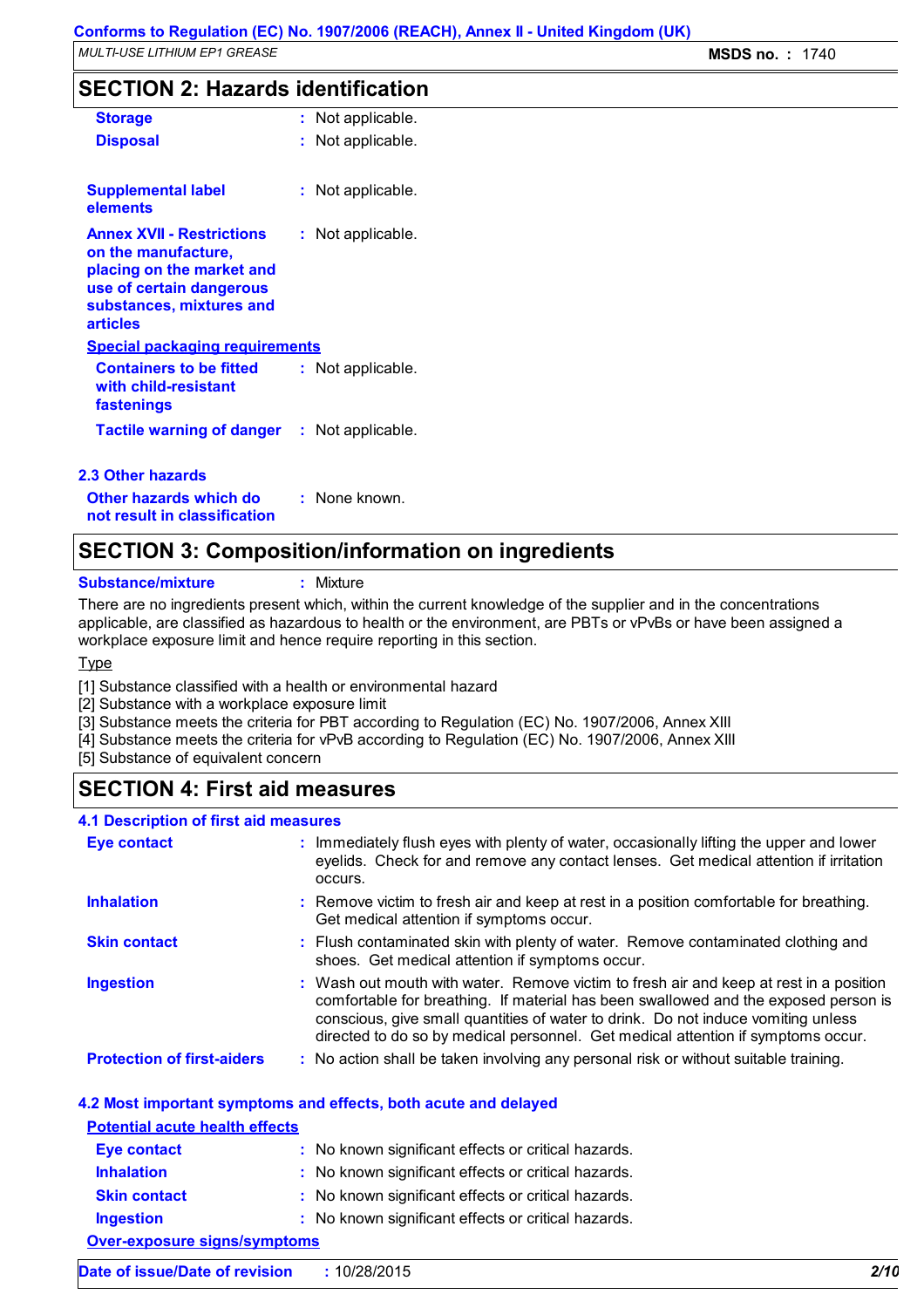*MULTI-USE LITHIUM EP1 GREASE* **MSDS no. :** 1740

## **SECTION 4: First aid measures**

| <b>Eye contact</b>  | : No specific data. |
|---------------------|---------------------|
| <b>Inhalation</b>   | : No specific data. |
| <b>Skin contact</b> | : No specific data. |
| <b>Ingestion</b>    | : No specific data. |
|                     |                     |

#### **4.3 Indication of any immediate medical attention and special treatment needed**

| Notes to physician         | : Treat symptomatically. Contact poison treatment specialist immediately if large |
|----------------------------|-----------------------------------------------------------------------------------|
|                            | quantities have been ingested or inhaled.                                         |
| <b>Specific treatments</b> | : No specific treatment.                                                          |

## **SECTION 5: Firefighting measures**

| 5.1 Extinguishing media                                   |                                                                                                                                                                                                                                                                                                                                                                       |
|-----------------------------------------------------------|-----------------------------------------------------------------------------------------------------------------------------------------------------------------------------------------------------------------------------------------------------------------------------------------------------------------------------------------------------------------------|
| <b>Suitable extinguishing</b><br>media                    | : Use an extinguishing agent suitable for the surrounding fire.                                                                                                                                                                                                                                                                                                       |
| <b>Unsuitable extinguishing</b><br>media                  | : None known.                                                                                                                                                                                                                                                                                                                                                         |
| 5.2 Special hazards arising from the substance or mixture |                                                                                                                                                                                                                                                                                                                                                                       |
| <b>Hazards from the</b><br>substance or mixture           | : No specific fire or explosion hazard.                                                                                                                                                                                                                                                                                                                               |
| <b>Hazardous thermal</b><br>decomposition products        | : No specific data.                                                                                                                                                                                                                                                                                                                                                   |
| <b>5.3 Advice for firefighters</b>                        |                                                                                                                                                                                                                                                                                                                                                                       |
| <b>Special protective actions</b><br>for fire-fighters    | : Promptly isolate the scene by removing all persons from the vicinity of the incident if<br>there is a fire. No action shall be taken involving any personal risk or without suitable<br>training.                                                                                                                                                                   |
| <b>Special protective</b><br>equipment for fire-fighters  | : Fire-fighters should wear appropriate protective equipment and self-contained<br>breathing apparatus (SCBA) with a full face-piece operated in positive pressure<br>mode. Clothing for fire-fighters (including helmets, protective boots and gloves)<br>conforming to European standard EN 469 will provide a basic level of protection for<br>chemical incidents. |

## **SECTION 6: Accidental release measures**

#### **6.1 Personal precautions, protective equipment and emergency procedures**

| For non-emergency<br>personnel                           | : No action shall be taken involving any personal risk or without suitable training.<br>Evacuate surrounding areas. Keep unnecessary and unprotected personnel from<br>entering. Do not touch or walk through spilt material. Put on appropriate personal<br>protective equipment. |      |
|----------------------------------------------------------|------------------------------------------------------------------------------------------------------------------------------------------------------------------------------------------------------------------------------------------------------------------------------------|------|
| For emergency responders                                 | : If specialised clothing is required to deal with the spillage, take note of any<br>information in Section 8 on suitable and unsuitable materials. See also the<br>information in "For non-emergency personnel".                                                                  |      |
| <b>6.2 Environmental</b><br>precautions                  | : Avoid dispersal of spilt material and runoff and contact with soil, waterways, drains<br>and sewers. Inform the relevant authorities if the product has caused environmental<br>pollution (sewers, waterways, soil or air).                                                      |      |
| 6.3 Methods and material for containment and cleaning up |                                                                                                                                                                                                                                                                                    |      |
| <b>Small spill</b>                                       | : Move containers from spill area. Vacuum or sweep up material and place in a<br>designated, labelled waste container. Dispose of via a licensed waste disposal<br>contractor.                                                                                                     |      |
| <b>Large spill</b>                                       | : Move containers from spill area. Prevent entry into sewers, water courses,<br>basements or confined areas. Vacuum or sweep up material and place in a<br>designated, labelled waste container. Dispose of via a licensed waste disposal<br>contractor.                           |      |
| Date of issue/Date of revision                           | : 10/28/2015                                                                                                                                                                                                                                                                       | 3/10 |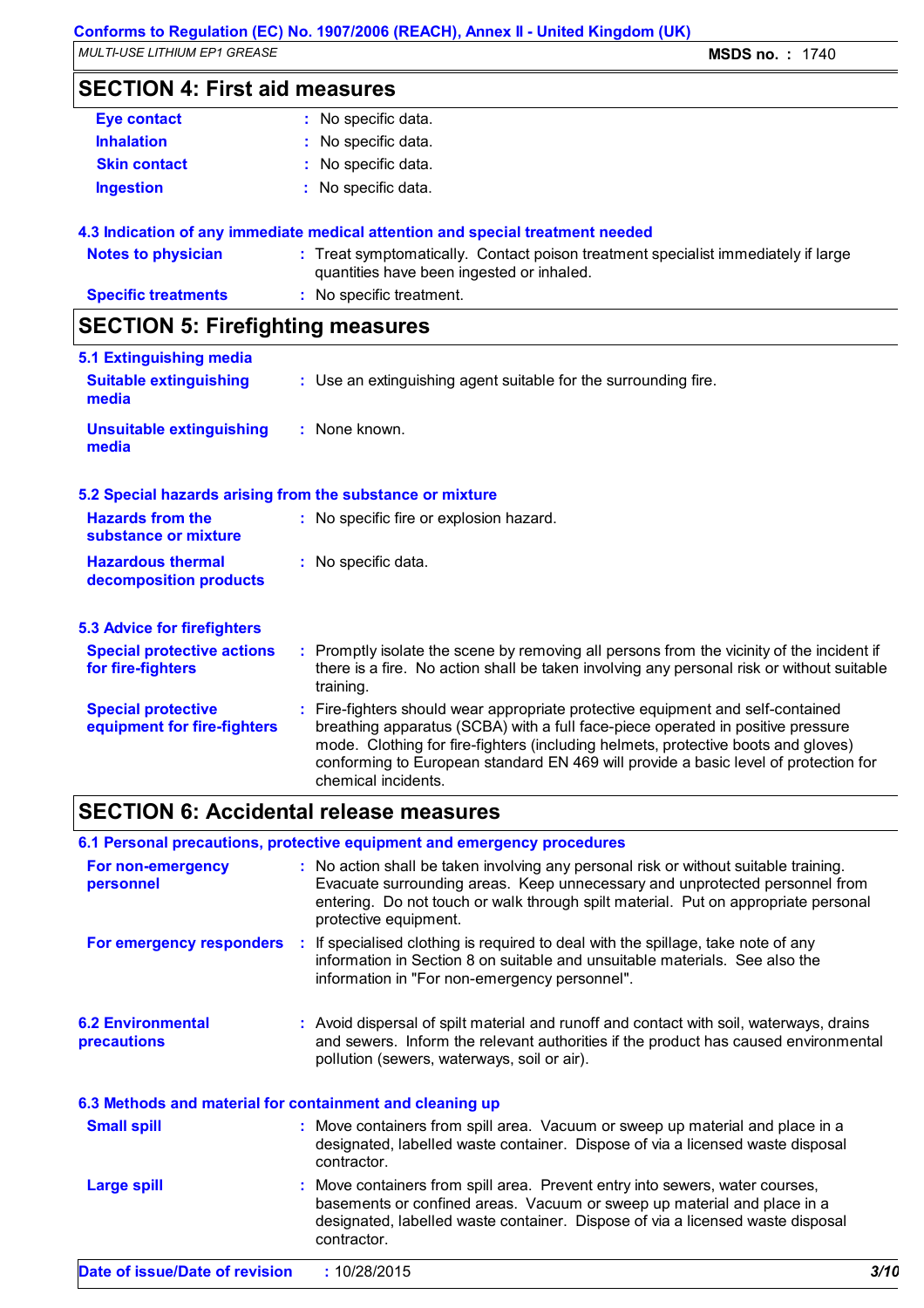## **SECTION 6: Accidental release measures**

#### **6.4 Reference to other**

- See Section 1 for emergency contact information. **:**
- **sections**
- See Section 8 for information on appropriate personal protective equipment. See Section 13 for additional waste treatment information.

## **SECTION 7: Handling and storage**

The information in this section contains generic advice and guidance. The list of Identified Uses in Section 1 should be consulted for any available use-specific information provided in the Exposure Scenario(s).

#### **7.1 Precautions for safe handling**

| <b>Protective measures</b> | : Put on appropriate personal protective equipment (see Section 8). |
|----------------------------|---------------------------------------------------------------------|
|----------------------------|---------------------------------------------------------------------|

| <b>Advice on general</b> | : Eating, drinking and smoking should be prohibited in areas where this material is |
|--------------------------|-------------------------------------------------------------------------------------|
| occupational hygiene     | handled, stored and processed. Workers should wash hands and face before eating,    |
|                          | drinking and smoking. Remove contaminated clothing and protective equipment         |
|                          | before entering eating areas. See also Section 8 for additional information on      |
|                          | hygiene measures.                                                                   |

#### **7.2 Conditions for safe storage, including any incompatibilities**

Store in accordance with local regulations. Store in original container protected from direct sunlight in a dry, cool and well-ventilated area, away from incompatible materials (see Section 10) and food and drink. Keep container tightly closed and sealed until ready for use. Containers that have been opened must be carefully resealed and kept upright to prevent leakage. Do not store in unlabelled containers. Use appropriate containment to avoid environmental contamination.

#### **7.3 Specific end use(s) Recommendations : Industrial sector specific : solutions** : Not available. : Not available.

## **SECTION 8: Exposure controls/personal protection**

The information in this section contains generic advice and guidance. The list of Identified Uses in Section 1 should be consulted for any available use-specific information provided in the Exposure Scenario(s).

#### **8.1 Control parameters**

#### **Occupational exposure limits**

No exposure limit value known.

**Recommended monitoring procedures :** If this product contains ingredients with exposure limits, personal, workplace atmosphere or biological monitoring may be required to determine the effectiveness of the ventilation or other control measures and/or the necessity to use respiratory protective equipment. Reference should be made to monitoring standards, such as the following: European Standard EN 689 (Workplace atmospheres - Guidance for the assessment of exposure by inhalation to chemical agents for comparison with limit values and measurement strategy) European Standard EN 14042 (Workplace atmospheres - Guide for the application and use of procedures for the assessment of exposure to chemical and biological agents) European Standard EN 482 (Workplace atmospheres - General requirements for the performance of procedures for the measurement of chemical agents) Reference to national guidance documents for methods for the determination of hazardous substances will also be required. **DNELs/DMELs**

No DNELs/DMELs available.

#### **PNECs**

No PNECs available

#### **8.2 Exposure controls**

| $\frac{1}{2}$ $\frac{1}{2}$ $\frac{1}{2}$ $\frac{1}{2}$ $\frac{1}{2}$ $\frac{1}{2}$ $\frac{1}{2}$ $\frac{1}{2}$ $\frac{1}{2}$ $\frac{1}{2}$ $\frac{1}{2}$ $\frac{1}{2}$<br><b>Appropriate engineering</b><br>controls | : Good general ventilation should be sufficient to control worker exposure to airborne<br>contaminants. |      |
|-----------------------------------------------------------------------------------------------------------------------------------------------------------------------------------------------------------------------|---------------------------------------------------------------------------------------------------------|------|
| Date of issue/Date of revision                                                                                                                                                                                        | 10/28/2015                                                                                              | 4/10 |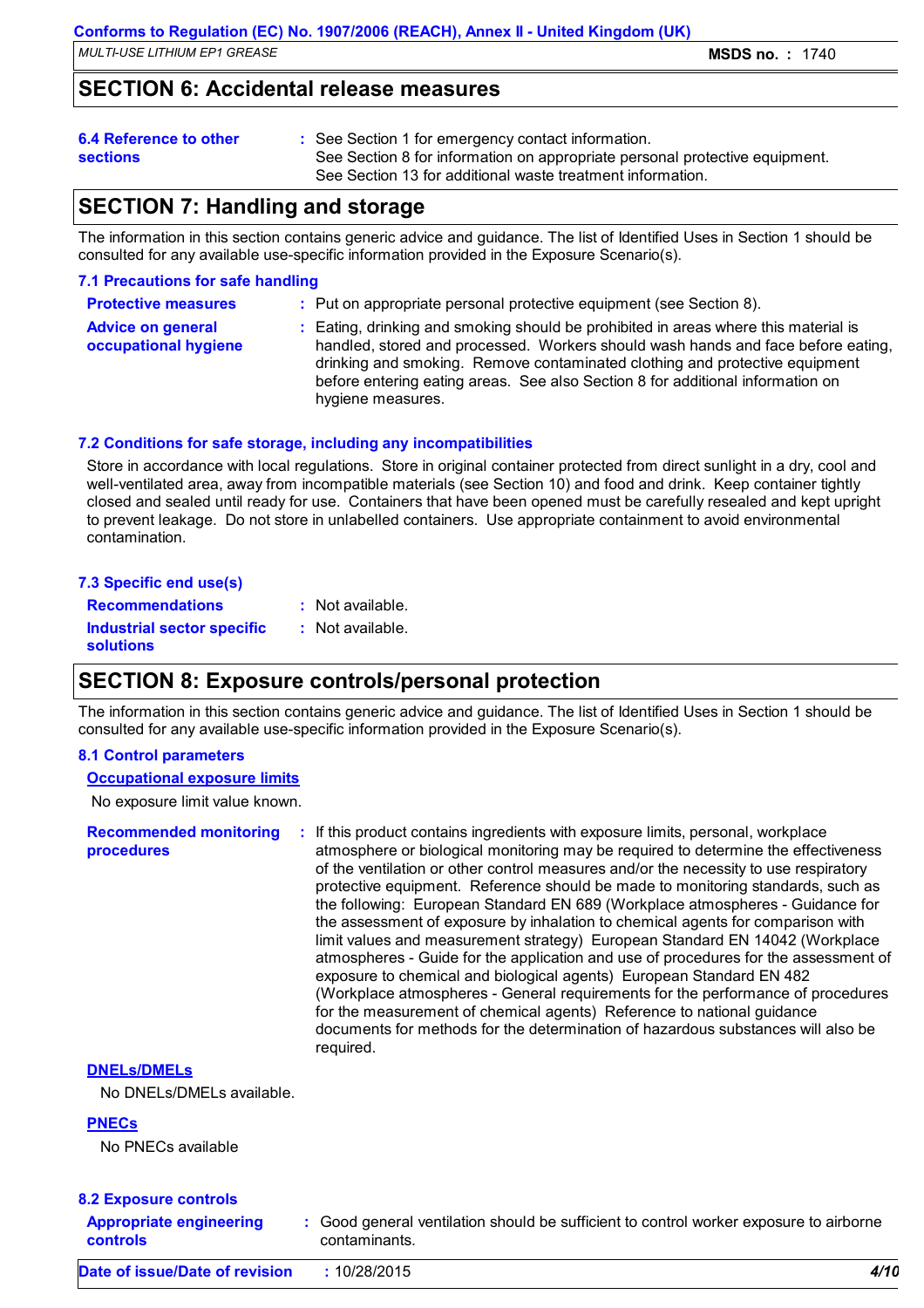## **SECTION 8: Exposure controls/personal protection**

| <b>Individual protection measures</b>     |                                                                                                                                                                                                                                                                                                                                                                                                   |
|-------------------------------------------|---------------------------------------------------------------------------------------------------------------------------------------------------------------------------------------------------------------------------------------------------------------------------------------------------------------------------------------------------------------------------------------------------|
| <b>Hygiene measures</b>                   | : Wash hands, forearms and face thoroughly after handling chemical products, before<br>eating, smoking and using the lavatory and at the end of the working period.<br>Appropriate techniques should be used to remove potentially contaminated clothing.<br>Wash contaminated clothing before reusing. Ensure that eyewash stations and<br>safety showers are close to the workstation location. |
| <b>Eye/face protection</b>                | : Safety eyewear complying with an approved standard should be used when a risk<br>assessment indicates this is necessary to avoid exposure to liquid splashes, mists,<br>gases or dusts. If contact is possible, the following protection should be worn,<br>unless the assessment indicates a higher degree of protection: safety glasses with<br>side-shields.                                 |
| <b>Skin protection</b>                    |                                                                                                                                                                                                                                                                                                                                                                                                   |
| <b>Hand protection</b>                    | : Chemical-resistant, impervious gloves complying with an approved standard should<br>be worn at all times when handling chemical products if a risk assessment indicates<br>this is necessary.                                                                                                                                                                                                   |
| <b>Body protection</b>                    | : Personal protective equipment for the body should be selected based on the task<br>being performed and the risks involved and should be approved by a specialist<br>before handling this product.                                                                                                                                                                                               |
| <b>Other skin protection</b>              | : Appropriate footwear and any additional skin protection measures should be<br>selected based on the task being performed and the risks involved and should be<br>approved by a specialist before handling this product.                                                                                                                                                                         |
| <b>Respiratory protection</b>             | : Use a properly fitted, particulate filter respirator complying with an approved<br>standard if a risk assessment indicates this is necessary. Respirator selection must<br>be based on known or anticipated exposure levels, the hazards of the product and<br>the safe working limits of the selected respirator.                                                                              |
| <b>Environmental exposure</b><br>controls | : Emissions from ventilation or work process equipment should be checked to ensure<br>they comply with the requirements of environmental protection legislation. In some<br>cases, fume scrubbers, filters or engineering modifications to the process equipment<br>will be necessary to reduce emissions to acceptable levels.                                                                   |

## **SECTION 9: Physical and chemical properties**

#### **9.1 Information on basic physical and chemical properties**

| <b>Appearance</b>                                                  |                                                                                                                  |
|--------------------------------------------------------------------|------------------------------------------------------------------------------------------------------------------|
| <b>Physical state</b>                                              | : Solid. [grease]                                                                                                |
| <b>Colour</b>                                                      | $:$ Amber.                                                                                                       |
| <b>Odour</b>                                                       | Mild. Petroleum oil                                                                                              |
| pH                                                                 | Not applicable.                                                                                                  |
| <b>Melting point/freezing point</b>                                | $:$ Not available.                                                                                               |
| Initial boiling point and boiling<br>range                         | : Not available.                                                                                                 |
| <b>Flash point</b>                                                 | $:$ Not available.                                                                                               |
| <b>Evaporation rate</b>                                            | : Not available.                                                                                                 |
| <b>Flammability (solid, gas)</b>                                   | Flammable in the presence of the following materials or conditions: open flames,<br>sparks and static discharge. |
| <b>Upper/lower flammability or</b><br>explosive limits             | : Not available.                                                                                                 |
| <b>Vapour pressure</b>                                             | $:$ Not available.                                                                                               |
| <b>Vapour density</b>                                              | : Not available.                                                                                                 |
| <b>Density</b>                                                     | $: 0.9$ g/cm <sup>3</sup>                                                                                        |
| <b>Solubility(ies)</b>                                             | : Insoluble in the following materials: cold water.                                                              |
| <b>Partition coefficient: n-octanol/ : Not available.</b><br>water |                                                                                                                  |
| <b>Auto-ignition temperature</b>                                   | : Not available.                                                                                                 |
| <b>Decomposition temperature</b>                                   | : Not available.                                                                                                 |
| <b>Viscosity</b>                                                   | : Kinematic (40°C (104°F)): >0.21 cm <sup>2</sup> /s (>21 cSt)                                                   |
|                                                                    | $\overline{1}$                                                                                                   |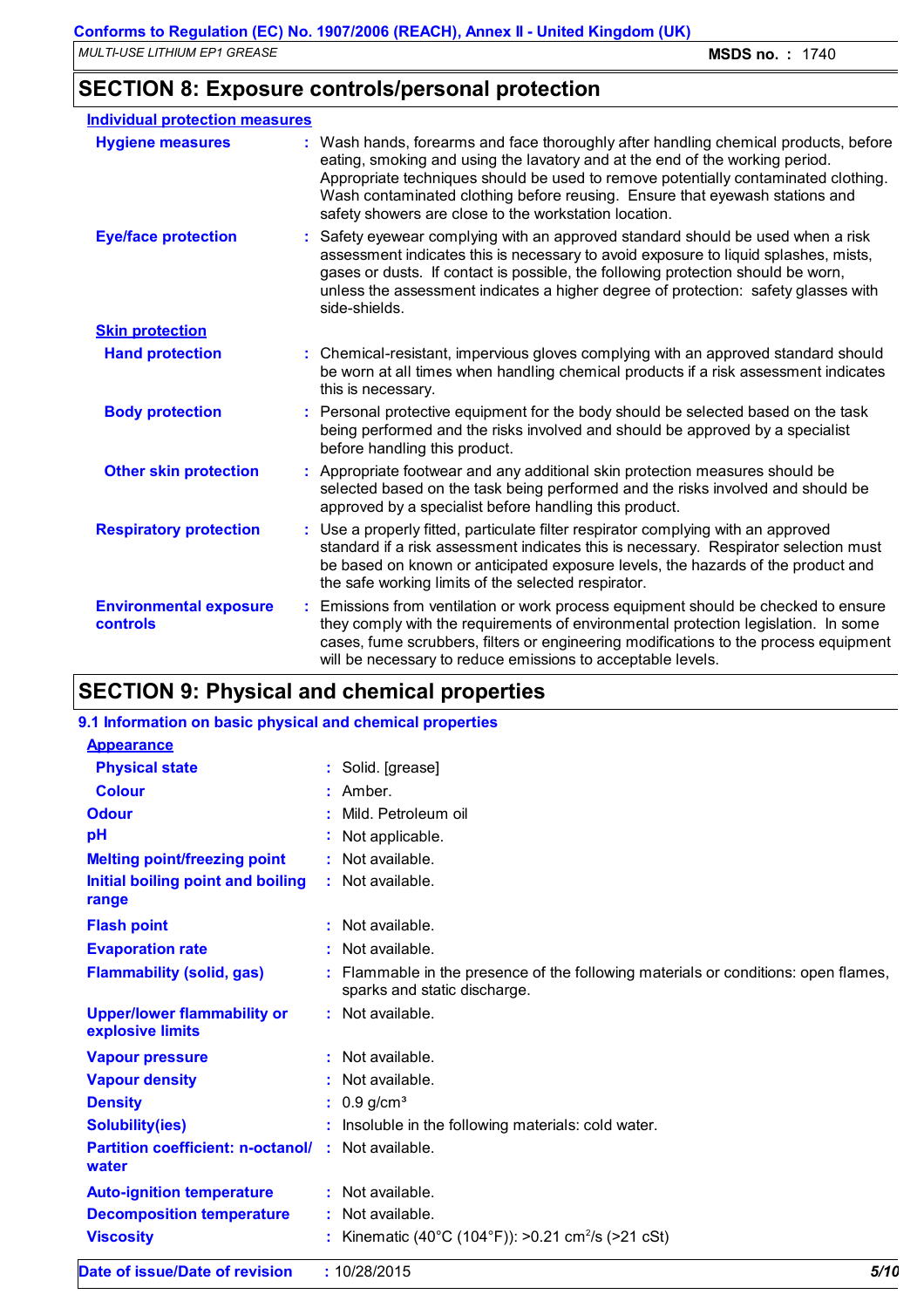**SECTION 9: Physical and chemical properties**

**Explosive properties :** Not available.

**Oxidising properties** : Not available.

#### **9.2 Other information**

No additional information.

#### **SECTION 10: Stability and reactivity**

| : No specific test data related to reactivity available for this product or its ingredients.              |
|-----------------------------------------------------------------------------------------------------------|
| : The product is stable.                                                                                  |
| : Under normal conditions of storage and use, hazardous reactions will not occur.                         |
| : No specific data.                                                                                       |
| : No specific data.                                                                                       |
| : Under normal conditions of storage and use, hazardous decomposition products<br>should not be produced. |
|                                                                                                           |

### **SECTION 11: Toxicological information**

#### **Acute toxicity Conclusion/Summary :** No known significant effects or critical hazards. **Carcinogenicity Conclusion/Summary :** There are no data available on the mixture itself. Carcinogenicity not suspected for humans. **Mutagenicity Conclusion/Summary :** There are no data available on the mixture itself. Mutagenicity not suspected for humans. **Teratogenicity Conclusion/Summary :** There are no data available on the mixture itself. Teratogenicity not suspected for humans. **Reproductive toxicity Conclusion/Summary :** There are no data available on the mixture itself. Not considered to be dangerous to humans, according to our database. **Irritation/Corrosion Conclusion/Summary Skin Skin Skin Skin Skin Skin Skin Skin E n Skin Skin Skin Skin Skin Skin Skin Skin Skin Skin Skin Skin Skin Skin Skin Skin Skin Skin Skin Skin Skin Skinn Sk Eyes :** No known significant effects or critical hazards. **Respiratory :** No known significant effects or critical hazards. **Sensitisation Conclusion/Summary Skin Example 20 Skin :** No specific information is available regarding the skin sensitising properties of this product. Sensitisation not suspected for humans. **Respiratory :** Sensitisation not suspected for humans. **11.1 Information on toxicological effects Acute toxicity estimates** Not available. **Specific target organ toxicity (single exposure) Specific target organ toxicity (repeated exposure) Aspiration hazard** Not available. Not available. Not available.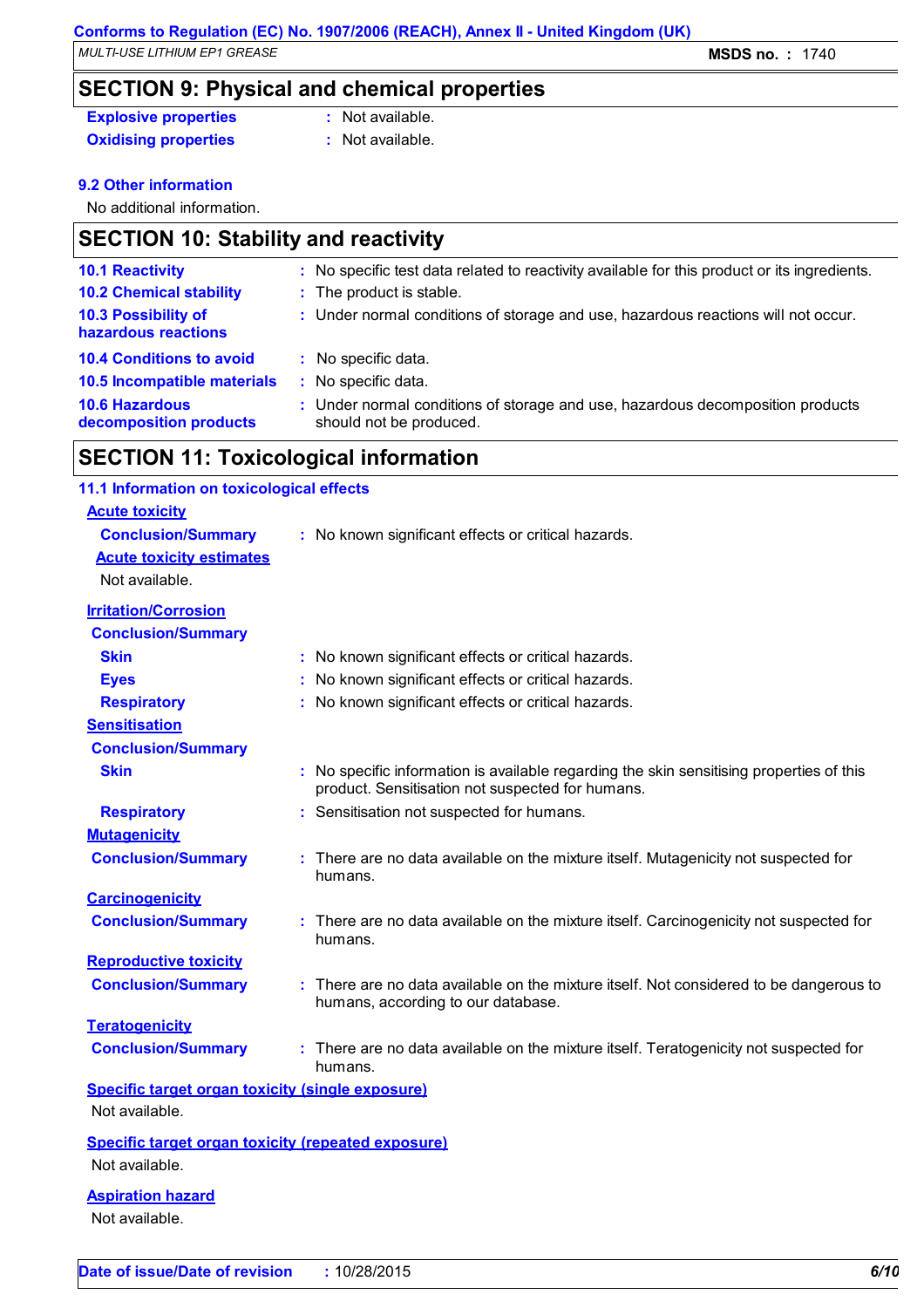**SECTION 11: Toxicological information**

| <b>Information on the likely</b><br>routes of exposure                       |  | : Routes of entry anticipated: Oral, Dermal.                                             |  |  |
|------------------------------------------------------------------------------|--|------------------------------------------------------------------------------------------|--|--|
| <b>Potential acute health effects</b>                                        |  |                                                                                          |  |  |
| <b>Eye contact</b>                                                           |  | : No known significant effects or critical hazards.                                      |  |  |
| <b>Inhalation</b>                                                            |  | : No known significant effects or critical hazards.                                      |  |  |
| <b>Skin contact</b>                                                          |  | No known significant effects or critical hazards.                                        |  |  |
| <b>Ingestion</b>                                                             |  | : No known significant effects or critical hazards.                                      |  |  |
| Symptoms related to the physical, chemical and toxicological characteristics |  |                                                                                          |  |  |
| <b>Eye contact</b>                                                           |  | : No specific data.                                                                      |  |  |
| <b>Inhalation</b>                                                            |  | : No specific data.                                                                      |  |  |
| <b>Skin contact</b>                                                          |  | : No specific data.                                                                      |  |  |
| <b>Ingestion</b>                                                             |  | : No specific data.                                                                      |  |  |
|                                                                              |  | Delayed and immediate effects and also chronic effects from short and long term exposure |  |  |
| <b>Short term exposure</b>                                                   |  |                                                                                          |  |  |
| <b>Potential immediate</b><br>effects                                        |  | : Not available.                                                                         |  |  |
| <b>Potential delayed effects</b>                                             |  | : Not available.                                                                         |  |  |
| <b>Long term exposure</b>                                                    |  |                                                                                          |  |  |
| <b>Potential immediate</b><br>effects                                        |  | : Not available.                                                                         |  |  |
| <b>Potential delayed effects</b>                                             |  | : Not available.                                                                         |  |  |
| <b>Potential chronic health effects</b>                                      |  |                                                                                          |  |  |
| <b>Conclusion/Summary</b>                                                    |  | : No known significant effects or critical hazards.                                      |  |  |
| <b>General</b>                                                               |  | : No known significant effects or critical hazards.                                      |  |  |
| <b>Carcinogenicity</b>                                                       |  | No known significant effects or critical hazards.                                        |  |  |
| <b>Mutagenicity</b>                                                          |  | No known significant effects or critical hazards.                                        |  |  |
| <b>Teratogenicity</b>                                                        |  | No known significant effects or critical hazards.                                        |  |  |
| <b>Developmental effects</b>                                                 |  | No known significant effects or critical hazards.                                        |  |  |
| <b>Fertility effects</b>                                                     |  | No known significant effects or critical hazards.                                        |  |  |
| <b>Other information</b>                                                     |  | Not available.                                                                           |  |  |
|                                                                              |  |                                                                                          |  |  |

## **SECTION 12: Ecological information**

#### **12.1 Toxicity**

**Conclusion/Summary :** There are no data available on the mixture itself.

#### **12.2 Persistence and degradability**

**Conclusion/Summary :** This product has not been tested for biodegradation. Not expected to be rapidly degradable.

| <b>Product/ingredient name</b>           | <b>Aquatic half-life</b> | <b>Photolysis</b> | Biodegradability |
|------------------------------------------|--------------------------|-------------------|------------------|
| <b>MULTI-USE LITHIUM EP1</b><br>I GREASE |                          |                   | Not readily      |

#### **12.3 Bioaccumulative potential**

Not available.

| <b>12.4 Mobility in soil</b>                            |                  |
|---------------------------------------------------------|------------------|
| <b>Soil/water partition</b><br><b>coefficient (Koc)</b> | : Not available. |
| <b>Mobility</b>                                         | : Not available. |

#### **12.5 Results of PBT and vPvB assessment**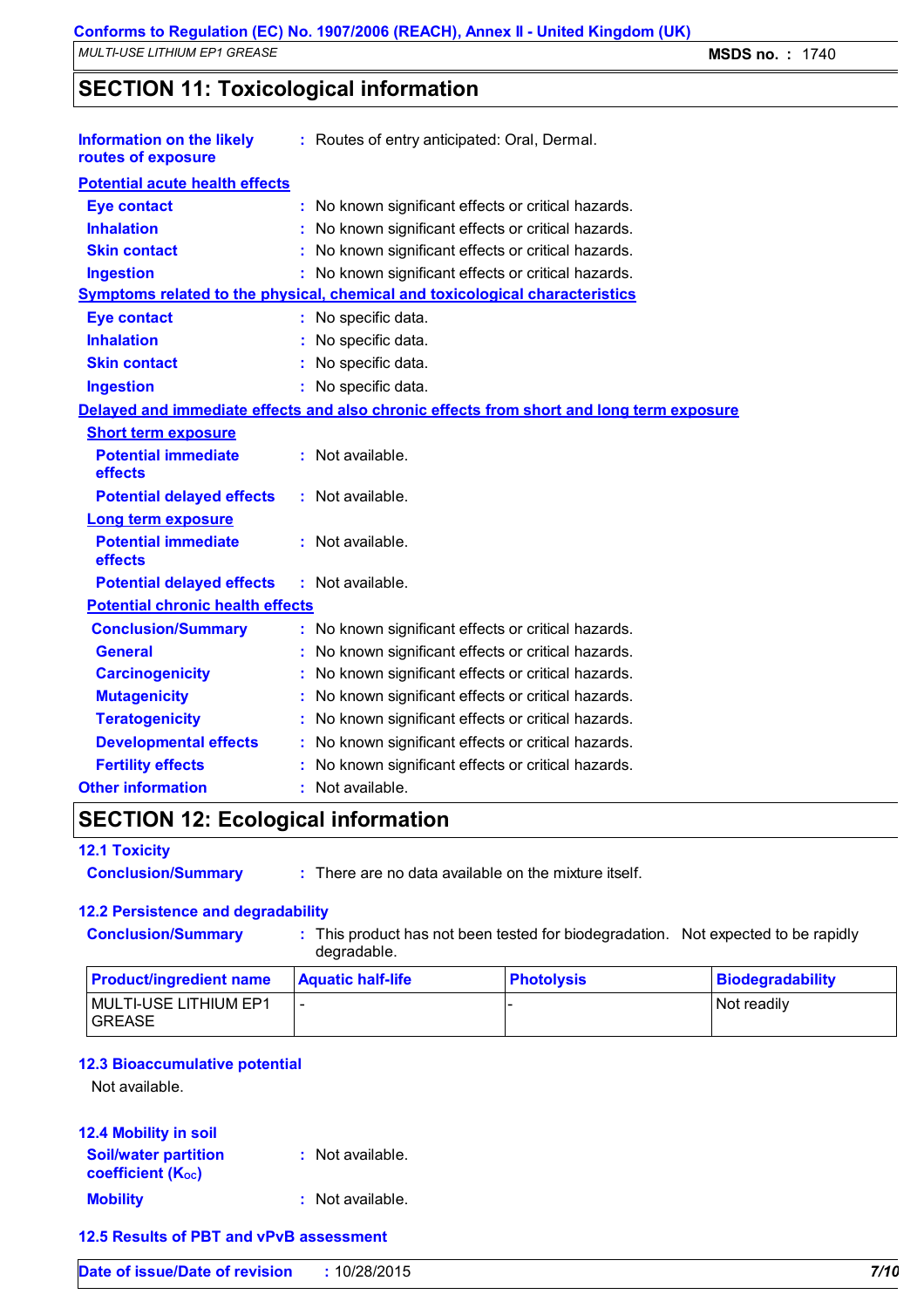## **SECTION 12: Ecological information**

**vPvB :** Not applicable.

**PBT :** Not applicable.

**12.6 Other adverse effects** : No known significant effects or critical hazards.

#### **SECTION 13: Disposal considerations**

The information in this section contains generic advice and guidance. The list of Identified Uses in Section 1 should be consulted for any available use-specific information provided in the Exposure Scenario(s).

| <b>13.1 Waste treatment methods</b> |                                                                                                                                                                                                                                                                                                                                                                                                                                                                                                                                                     |
|-------------------------------------|-----------------------------------------------------------------------------------------------------------------------------------------------------------------------------------------------------------------------------------------------------------------------------------------------------------------------------------------------------------------------------------------------------------------------------------------------------------------------------------------------------------------------------------------------------|
| <b>Product</b>                      |                                                                                                                                                                                                                                                                                                                                                                                                                                                                                                                                                     |
| <b>Methods of disposal</b>          | : The generation of waste should be avoided or minimised wherever possible.<br>Disposal of this product, solutions and any by-products should at all times comply<br>with the requirements of environmental protection and waste disposal legislation and<br>any regional local authority requirements. Dispose of surplus and non-recyclable<br>products via a licensed waste disposal contractor. Waste should not be disposed of<br>untreated to the sewer unless fully compliant with the requirements of all authorities<br>with jurisdiction. |
| <b>Hazardous waste</b>              | : Within the present knowledge of the supplier, this product is not regarded as<br>hazardous waste, as defined by EU Directive 91/689/EEC.                                                                                                                                                                                                                                                                                                                                                                                                          |
| <b>Packaging</b>                    |                                                                                                                                                                                                                                                                                                                                                                                                                                                                                                                                                     |
| <b>Methods of disposal</b>          | : The generation of waste should be avoided or minimised wherever possible. Waste<br>packaging should be recycled. Incineration or landfill should only be considered<br>when recycling is not feasible.                                                                                                                                                                                                                                                                                                                                            |
| <b>Special precautions</b>          | : This material and its container must be disposed of in a safe way. Empty containers<br>or liners may retain some product residues. Avoid dispersal of spilt material and<br>runoff and contact with soil, waterways, drains and sewers.                                                                                                                                                                                                                                                                                                           |

## **SECTION 14: Transport information**

|                                           | <b>ADR/RID</b> | <b>ADN</b>     | <b>IMDG</b>    | <b>IATA</b>    |
|-------------------------------------------|----------------|----------------|----------------|----------------|
| 14.1 UN number                            | Not regulated. | Not regulated. | Not regulated. | Not regulated. |
| 14.2 UN proper<br>shipping name           |                |                |                |                |
| <b>14.3 Transport</b><br>hazard class(es) |                |                |                |                |
| 14.4 Packing group  -                     |                | -              | -              | -              |
| 14.5<br><b>Environmental</b><br>hazards   | No.            | No.            | No.            | No.            |
| <b>Additional</b><br>information          | -              |                |                |                |

**14.6 Special precautions for user**

**Transport within user's premises:** always transport in closed containers that are **:** upright and secure. Ensure that persons transporting the product know what to do in the event of an accident or spillage.

**14.7 Transport in bulk according to Annex II of MARPOL 73/78 and the IBC Code :** Not available.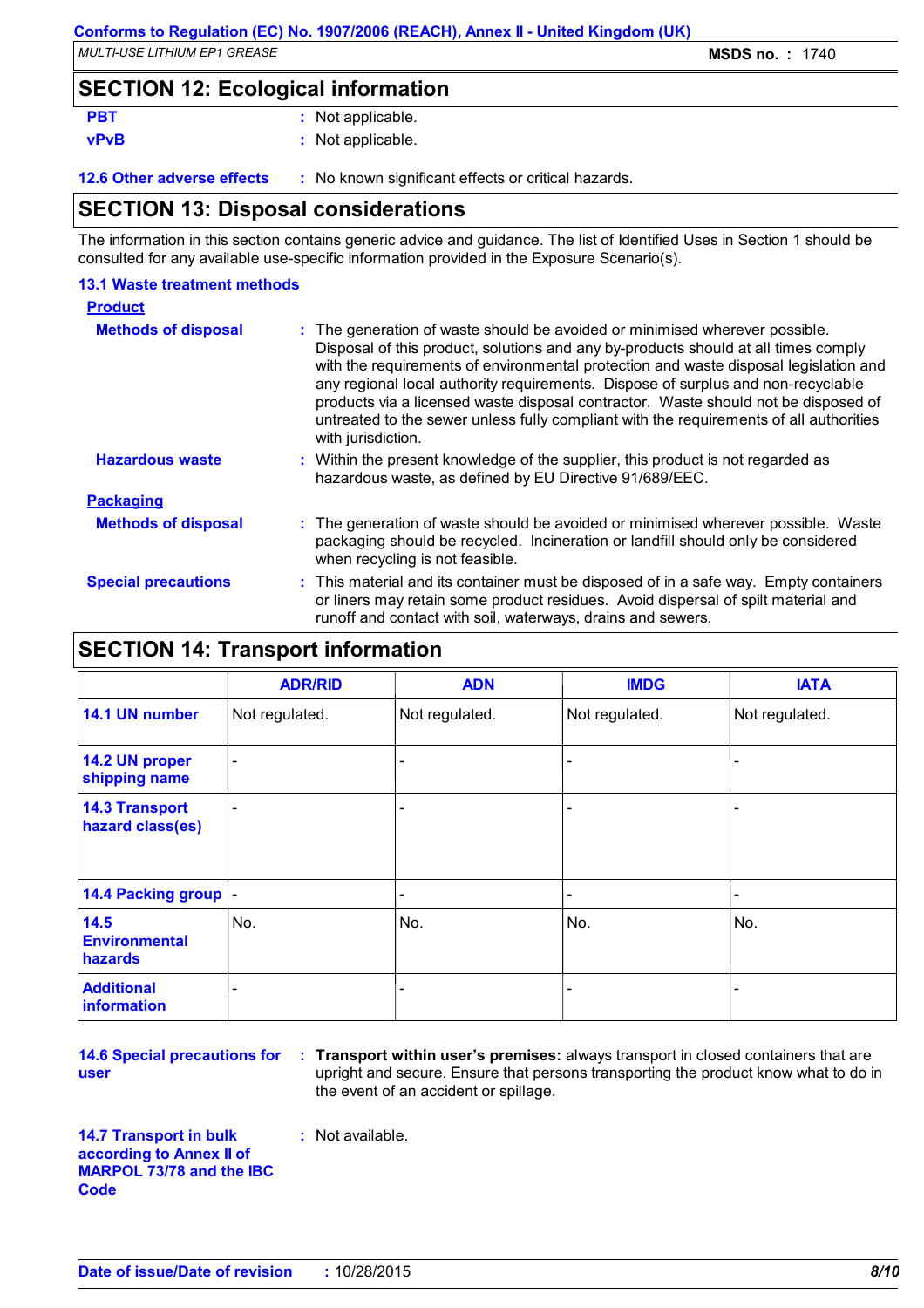## **SECTION 15: Regulatory information**

| 15.1 Safety, health and environmental regulations/legislation specific for the substance or mixture                                                             |                                                                                                                                                                                                                                                                                                                                                                                                                                                                                                                                                                                                                                                                                                                                                                                 |  |  |
|-----------------------------------------------------------------------------------------------------------------------------------------------------------------|---------------------------------------------------------------------------------------------------------------------------------------------------------------------------------------------------------------------------------------------------------------------------------------------------------------------------------------------------------------------------------------------------------------------------------------------------------------------------------------------------------------------------------------------------------------------------------------------------------------------------------------------------------------------------------------------------------------------------------------------------------------------------------|--|--|
| EU Regulation (EC) No. 1907/2006 (REACH)                                                                                                                        |                                                                                                                                                                                                                                                                                                                                                                                                                                                                                                                                                                                                                                                                                                                                                                                 |  |  |
| <b>Annex XIV - List of substances subject to authorisation</b>                                                                                                  |                                                                                                                                                                                                                                                                                                                                                                                                                                                                                                                                                                                                                                                                                                                                                                                 |  |  |
| <b>Substances of very high concern</b>                                                                                                                          |                                                                                                                                                                                                                                                                                                                                                                                                                                                                                                                                                                                                                                                                                                                                                                                 |  |  |
| None of the components are listed.                                                                                                                              |                                                                                                                                                                                                                                                                                                                                                                                                                                                                                                                                                                                                                                                                                                                                                                                 |  |  |
| <b>Annex XVII - Restrictions</b><br>on the manufacture,<br>placing on the market and<br>use of certain dangerous<br>substances, mixtures and<br><b>articles</b> | : Not applicable.                                                                                                                                                                                                                                                                                                                                                                                                                                                                                                                                                                                                                                                                                                                                                               |  |  |
| <b>Other EU regulations</b>                                                                                                                                     |                                                                                                                                                                                                                                                                                                                                                                                                                                                                                                                                                                                                                                                                                                                                                                                 |  |  |
| <b>Europe inventory</b><br><b>EINECS/ELINCS</b>                                                                                                                 | : All components are listed or exempted.                                                                                                                                                                                                                                                                                                                                                                                                                                                                                                                                                                                                                                                                                                                                        |  |  |
| <b>Black List Chemicals</b><br>(76/464/EEC)                                                                                                                     | : Not listed                                                                                                                                                                                                                                                                                                                                                                                                                                                                                                                                                                                                                                                                                                                                                                    |  |  |
| <b>Priority List Chemicals</b><br>(793/93/EEC)                                                                                                                  | : Not listed                                                                                                                                                                                                                                                                                                                                                                                                                                                                                                                                                                                                                                                                                                                                                                    |  |  |
| <b>Integrated pollution</b><br>prevention and control<br>list (IPPC) - Air                                                                                      | : Not listed                                                                                                                                                                                                                                                                                                                                                                                                                                                                                                                                                                                                                                                                                                                                                                    |  |  |
| <b>Integrated pollution</b><br>prevention and control<br>list (IPPC) - Water                                                                                    | : Not listed                                                                                                                                                                                                                                                                                                                                                                                                                                                                                                                                                                                                                                                                                                                                                                    |  |  |
| <b>Seveso Directive</b>                                                                                                                                         |                                                                                                                                                                                                                                                                                                                                                                                                                                                                                                                                                                                                                                                                                                                                                                                 |  |  |
| This product is not controlled under the Seveso Directive.                                                                                                      |                                                                                                                                                                                                                                                                                                                                                                                                                                                                                                                                                                                                                                                                                                                                                                                 |  |  |
| <b>International regulations</b><br><b>International lists</b>                                                                                                  | Europe inventory EINECS/ELINCS: All components are listed or exempted.<br>÷.<br>Australia inventory (AICS): All components are listed or exempted.<br>China inventory (IECSC): All components are listed or exempted.<br>Japan inventory: All components are listed or exempted.<br>Korea inventory: All components are listed or exempted.<br>Malaysia Inventory (EHS Register): Not determined.<br>New Zealand Inventory of Chemicals (NZIoC): All components are listed or<br>exempted.<br>Philippines inventory (PICCS): All components are listed or exempted.<br>Taiwan inventory (CSNN): All components are listed or exempted.<br>United States inventory (TSCA 8b): All components are listed or exempted.<br>Canada inventory: All components are listed or exempted. |  |  |
| <b>Chemical Weapons</b><br><b>Convention List Schedule I</b><br><b>Chemicals</b>                                                                                | : Not listed                                                                                                                                                                                                                                                                                                                                                                                                                                                                                                                                                                                                                                                                                                                                                                    |  |  |
| <b>Chemical Weapons</b><br><b>Convention List Schedule II</b><br><b>Chemicals</b>                                                                               | : Not listed                                                                                                                                                                                                                                                                                                                                                                                                                                                                                                                                                                                                                                                                                                                                                                    |  |  |
| <b>Chemical Weapons</b><br><b>Convention List Schedule</b><br><b>III Chemicals</b>                                                                              | : Not listed                                                                                                                                                                                                                                                                                                                                                                                                                                                                                                                                                                                                                                                                                                                                                                    |  |  |
| <b>15.2 Chemical Safety</b><br><b>Assessment</b>                                                                                                                | : This product contains substances for which Chemical Safety Assessments are still<br>required.                                                                                                                                                                                                                                                                                                                                                                                                                                                                                                                                                                                                                                                                                 |  |  |